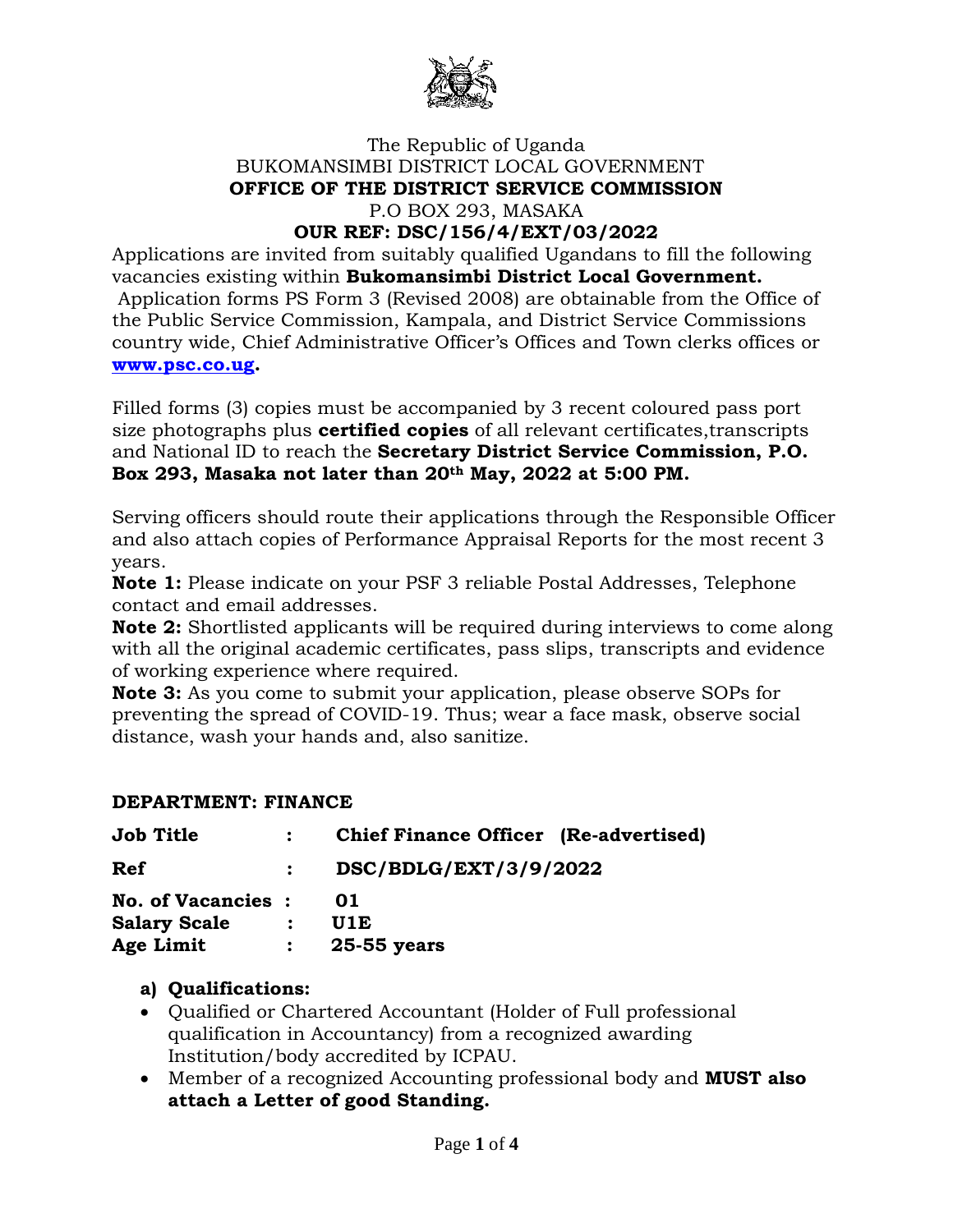A postgraduate qualification with a bias in Business Administration or, Management related field obtained from a recognized awarding Institution.

## **b) Key competencies required for the post**

- Human resource management
- Counseling skills
- Concern for quality and standards'
- Ethics and integrity'
- Communication: and
- Time management

## **c) Working Experience**

At least nine (9) years experience in accounting three (3) of which should have been served at the level of Principal Accountant in Government or equivalent level of Accounting work experience from a reputable organization.

## **Key Duties of the Post/Key Result Areas**

- i. Supervising the collection of revenue;
- ii. Preparing books of accounts and accounting records;
- iii. Managing, controlling, and accounting for the financial resources of the District;
- iv. Preparing and coordinating budgets and work plans for the District Local Government through the Budget Desk;
- v. Reconciling bank statements to iron out discrepancies with cash books;
- vi. Preparing Financial Statements and reports;
- vii.Answering audit queries and mandatory inquiries whenever necessary;
- viii. Providing technical support to council on financial matters;
- ix. Planning, supervising and assessing the performance of staff in the Department of Finance;
- x. Reviewing and identifying alternative sources of revenue generation;
- xi. Coordinating the procurement and payment of goods and services provided to the District Administration; and
- xii.Enforcing adherence to Financial policy, regulations and professional practices in all financial transactions.

## **DEPARTMENT: EDUCATION AND SPORTS**

| <b>Job Title</b>          |                | <b>Head Teacher Primary (Re-advertised)</b> |
|---------------------------|----------------|---------------------------------------------|
| <b>Ref</b>                |                | DSC/BDLG/EXT/03/10/2022                     |
| <b>No. of Vacancies :</b> |                | 07                                          |
| <b>Salary Scale</b>       | $\ddot{\cdot}$ | U4L                                         |
| Age Limit                 | $\ddot{\cdot}$ | <b>22-50 years</b>                          |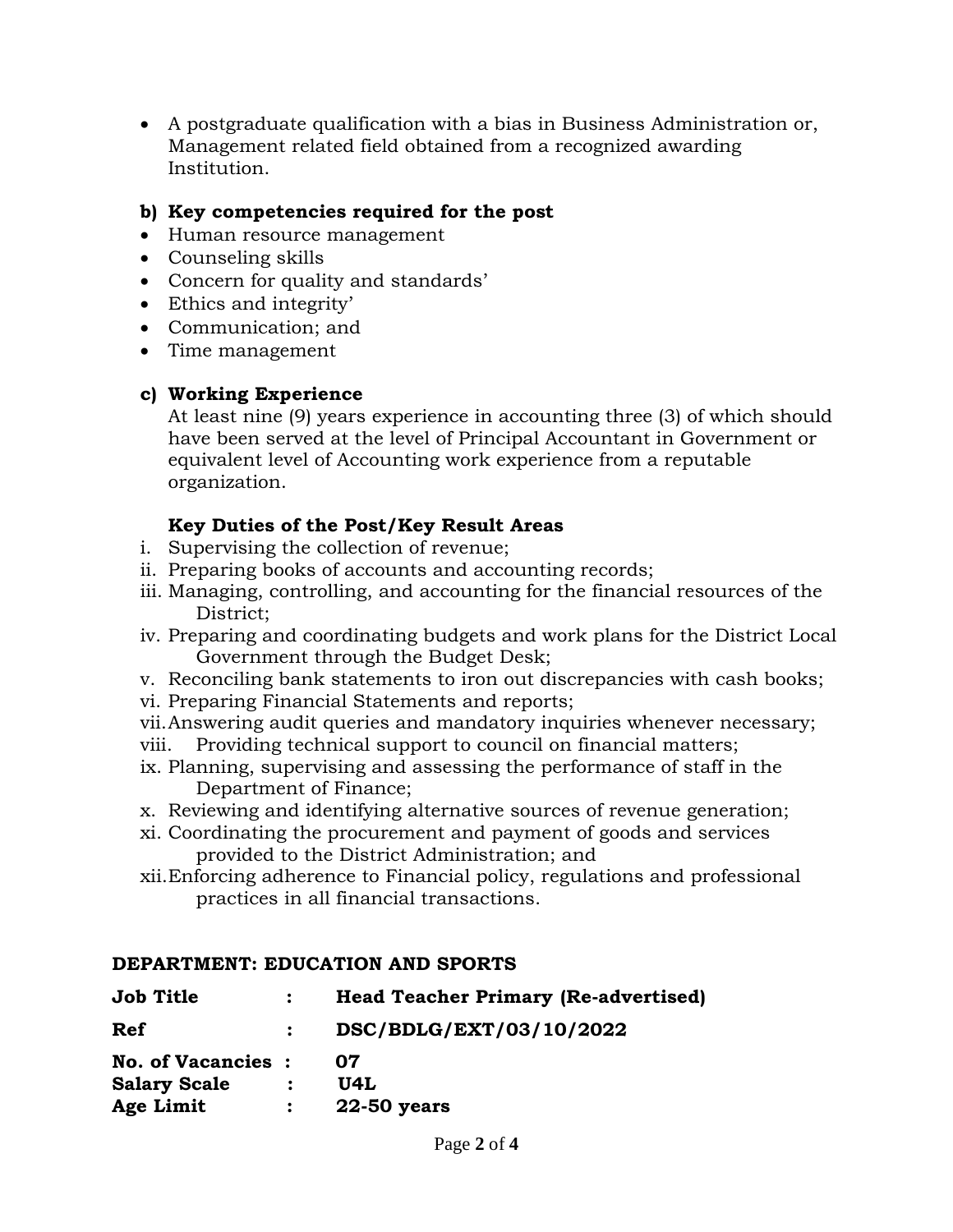## **a) Qualifications**

Minimum of a degree in primary Education or equivalent of this, from a recognized institution.

Must have attended at least four workshops/seminars and four short courses relevant to the profession.

Registered with the Ministry of Education and Sports (E-Registration)

## **b) Key Competences required for the post**

- Planning and organizing
- Accountability
- Public Relations and customer care
- Communicating effectively
- Ethics and integrity and;
- Concern for quality and standards

### **c) Working Experience:**

Minimum of fifteen years working experience, three of which should have been at Principal Education Assistant level with administrative responsibilities or as Deputy Head Teacher.

## **Key Duties of the post/Key Result Areas:**

- i. To prepare the schemes of work/lesson plans and teach students according to the set timetable;
- ii. To be in-charge of overall administration and management of the school
- iii. To plan for the physical development of the school and professional development of the staff;
- iv. To plan, organize, direct and coordinate the teaching programmes and activities of staff and students;
- v. To ensure proper planning, budgeting and accountability of the school; activities and resources in consultation with the Management Committee.
- vi. To coordinate the functions of the Management Committee and account to them and the Ministry of Education and Sports.
- vii.To initiate development projects for the school and mobilize resources for their implementation;
- viii. To supervise all staff and employees of the institution and assess their performance;
- ix. To prepare progress and summary reports for presentation and submission to the Management Committee and the Ministry of Education and Sports;
- x. To establish and Maintain relationships with other education institutions;